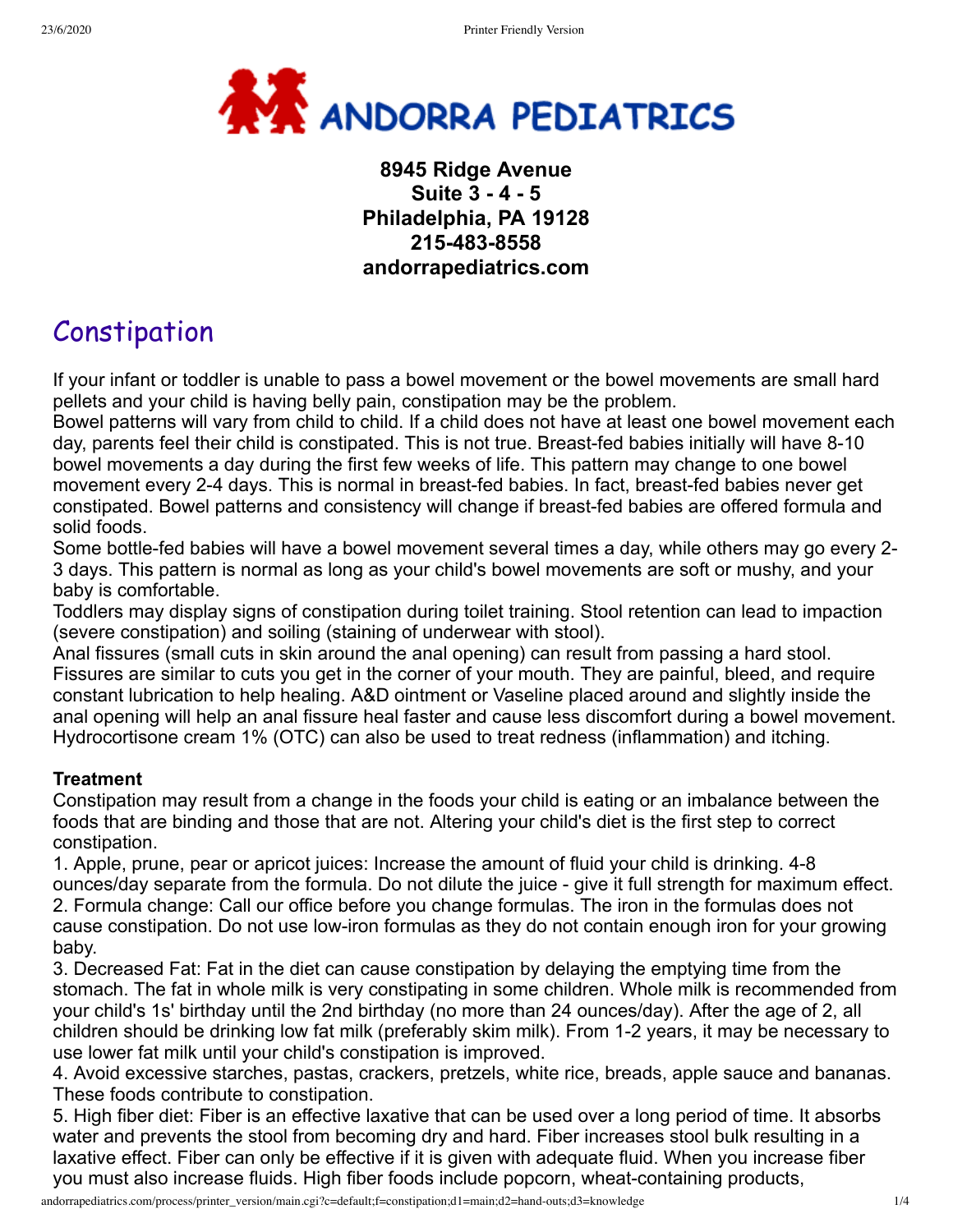vegetables and cereals such as Wheaties, Corn Flakes, oatmeal, barley, farina and All Bran. Prunes, apricots, melons, plums, figs, and raisins are examples of high fiber fruits. Encourage vegetables (broccoli, spinach, celery, lettuce). See below for a list of higher fiber foods and examples of fiber supplements.

#### **Medicines To Treat Constipation**

Bulk-forming and stimulant laxatives work by moving stools through your intestines. The addition of a stool softener is helpful when constipation is accompanied by difficult or painful evacuation. These medicines are safe, effective and non-habit forming or addictive. If your child is responding to these medicines, do not stop too soon or the problem may reoccur. You can first decrease the dose over time.

1. Maltsupex (barley malt extract): In babies, 1-2 teaspoons added to 4 ounces of formula. Start out with every other bottle and if there is no improvement in 2 days, use in every bottle. You should be able to stop the Maltsupex within 2 weeks.

2. Bulk-forming laxatives (Metamucil and Citrucel) generally are considered the safest but can interfere with absorption of some medicines. These laxatives, also known as fiber supplements, are mixed with 8 ounces of water. They absorb water in the intestine and make the stool softer. Dose: 2-5 y/o:  $\frac{3}{4}$  teaspoon: 6-11 y/o:  $\frac{1}{2}$  tablespoon: > 12 y/o: 1 tablespoon (3 teaspoons). can be given at one time or the total dose can be divided up and given 2-3 times/day.

3. Stimulants (Senokot, Fletcher's): Senna (active ingredient is herbal supplement) causes rhythmic muscle contractions in the intestines, resulting in faster movement through the intestines. Laxatives irritate the intestinal wall stimulating intense intestinal contractions as the body works urgently to rid itself of the irritating agent. Action occurs in 6 to 12 hours and evacuation can be solid, semi fluid, or watery.

Dose: < 5 years: 1-2 teaspoons: >5 years: 2-3 teaspoons.

4. Stool softeners: (Colace). Docusate (active ingredient) is an emollient laxative that is commonly called a stool softener. Stool softeners help to mix liquids into the stool and prevent dry hard masses. The lubricant effect makes stools easier to pass. Results usually occur within 24 to 72 hours. Evacuation is softened stool.

Dose: <3 y/o: ½-2 teaspoons: 3-6 y/o: 1-2 teaspoons: > 6 y/o: 1-2 tablespoons (can be given at one time or the total dose can be divided up and given 2-4 times/day.

5. Lubricants (Mineral oil, Kondremul, Lactulose) grease the stool enabling it to move through the intestine more easily. Mineral oil is the most common lubricant. Kondremul is 55% mineral oil, has less of an oily taste, and mixes better with fluids. Lactulose (prescription) is a sugar that is poorly absorbed by the intestines resulting in a softer stool.

Dose: Start with 1-3 teaspoons once a day at bedtime. Take 2 hours after dinner to lessen interference with food digestion and absorption of nutrients and vitamins. The amount can be increased up to 6 teaspoons (2 tablespoons) or until the stools become oily. It takes 6-8 hours to produce results. 6. Saline laxatives (Milk of Magnesia®, Citrate of Magnesia, and Haley's M-O) act like a sponge to draw water into the colon for easier passage of stool. Dose: one-half teaspoon for every 5 pounds of body weight (given every 8-12 hours). Example: A 30 pound child would receive 3 teaspoons (6 times ½ teaspoon). Mix with Nestle Quick or dilute with water or juice.

If your child will not take the stool softener or laxative, trying mixing it with food (oatmeal) or mix with juice. A blender can be used to hide the taste or appearance.

Too much stool softener may cause your child to leak stool in his/her underwear (soiling). If soiling occurs, decrease the stool softener until the soiling has resolved.

#### **What is Miralax?**

Miralax is the first FDA approved new laxative in over 20 years. Miralax is a polyethylene glycol powder that dissolves in water. This material is not absorbed from the intestinal tract. It stays within the intestine and acts to pull water into the intestine thereby increasing the volume and frequency of bowel movements.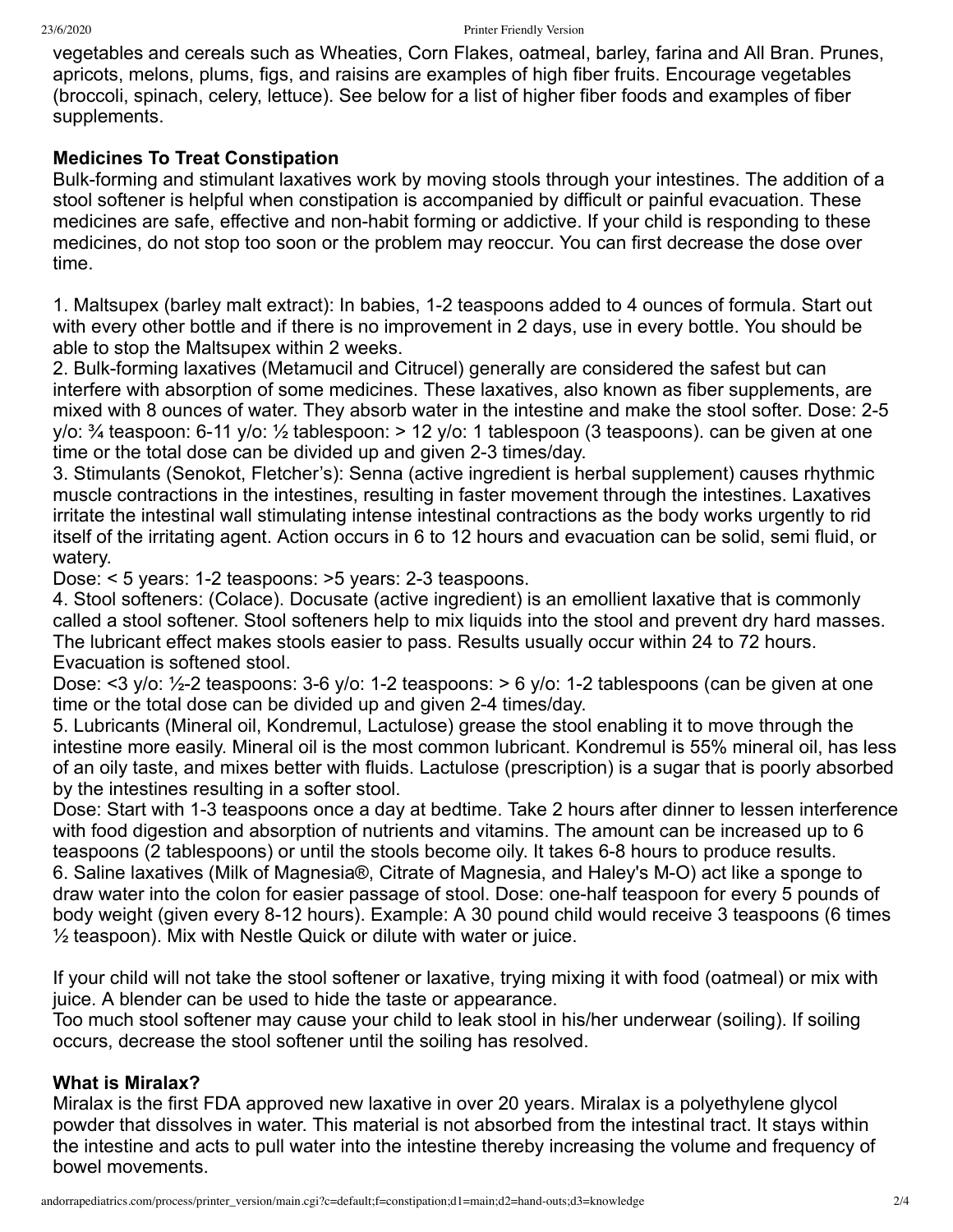It may be necessary to use this medication for 2 to 4 days before a bowel movement occurs. It is recommended

Miralax be taken for no longer than 2 weeks.

The bottle top is a measuring cap marked to contain 17 grams of the powder (about 1 heaping tablespoon). The dose is usually ½ to 1 capful daily. Dissolve the powder in 8 ounces (1 cup) of water and drink. It is best to take the mixture first thing in the morning and can be taken on either an empty or full stomach. Store this medication at room temperature.

## **When Is A Pediatric Fleet Enema Necessary?**

If your child is severely constipated (impacted), it may be necessary to use a Pediatric Fleet Enema (saline laxative) to clean out the impaction. If the impaction is not cleaned out, your child will continue to leak stool (soiling in underwear). Treating an impaction with only stool softeners will worsen soiling. Enemas are safe and easy to use. Use of an enema will be less upsetting to your child than remaining impacted. Do not use enemas with mineral oil. Please call if you have any questions.

## **Fiber Suggestions**

Fiber is very important in your child's diet. It will help your child have soft and regular bowel movements. Most diets should have 2-3% fiber in them. Look over the list of foods and their fiber content, and see if you can add any foods to your child's diet that you have not thought of. You can give extra fiber by using fiber supplements that are available as a liquid (Metamucil Clear Fiber Powder: 5 grams/teaspoon) or Chewable Gummies.

| <b>TYPE OF FOOD</b>         | DIETARY FIBER (gm of fiber/100 gm of edible<br>food) |
|-----------------------------|------------------------------------------------------|
| <b>Breads</b>               |                                                      |
| White                       | 2.72                                                 |
| <b>Whole Wheat</b>          | 8.50                                                 |
|                             |                                                      |
| <b>Breakfast Cereals</b>    |                                                      |
| All-Bran                    | 26.7                                                 |
| Cornflakes                  | 11.0                                                 |
| <b>Grape Nuts</b>           | 7.0                                                  |
| <b>Rice Krispies</b>        | 4.47                                                 |
| <b>Puffed Wheat</b>         | 15.41                                                |
| <b>Sugar Puffs</b>          | 6.08                                                 |
| <b>Shredded Wheat</b>       | 12.26                                                |
| <b>Special K</b>            | 5.45                                                 |
|                             |                                                      |
| <b>Vegetables</b>           |                                                      |
| Broccoli tops, boiled       | 4.10                                                 |
| Brussels sprouts,<br>boiled | 2.86                                                 |
| Cabbage, boiled             | 2.83                                                 |
| Cauliflower, boiled         | 1.80                                                 |
| Lettuce, raw                | 1.53                                                 |

### **Recommended amount of fiber per day: 5 - 8 grams + child's age in years**